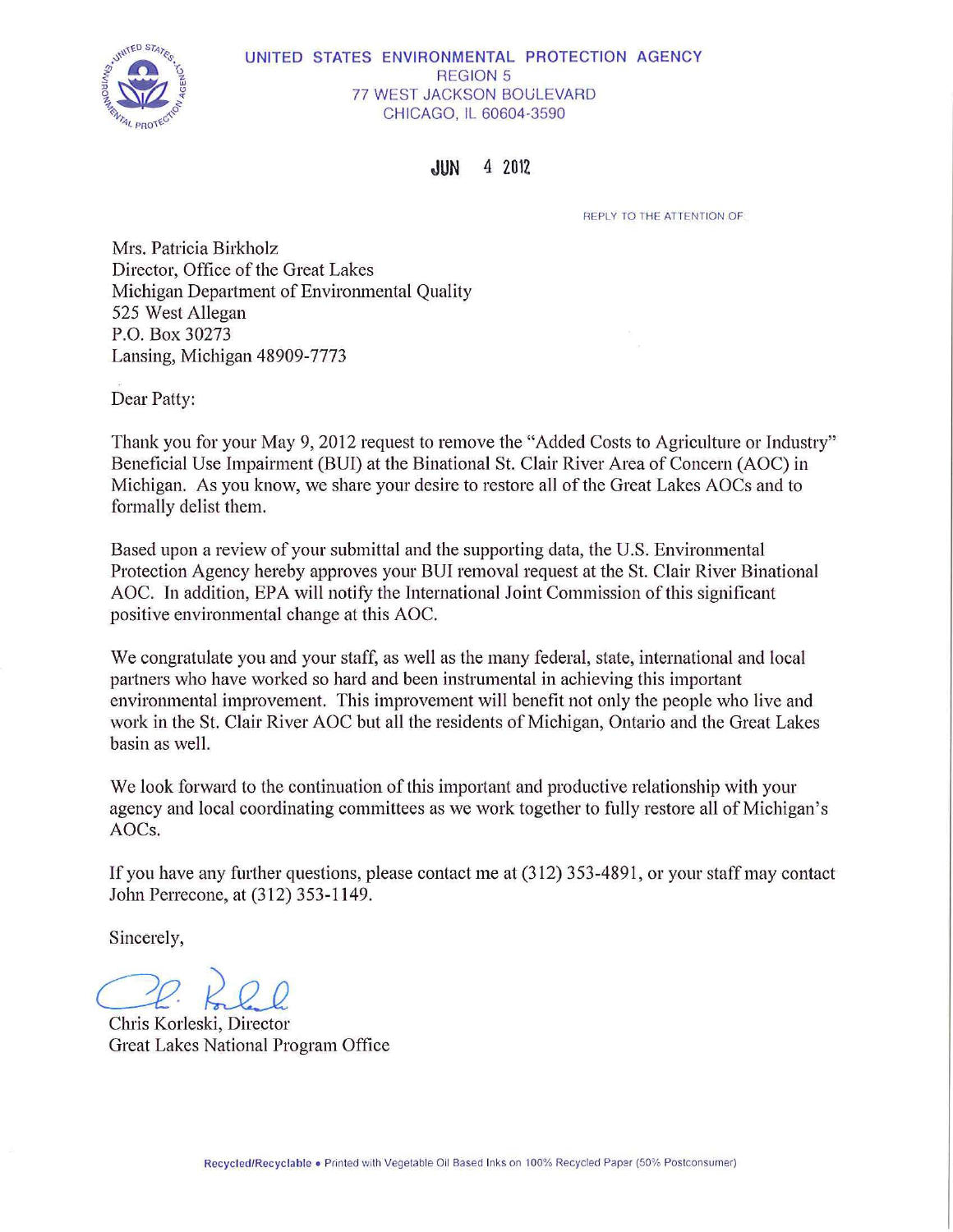cc: Dan Wyant, Director, MDEQ Frank Ruswick, MDEQ, Office of Great Lakes John Riley, MDEQ, Office of Great Lakes Rick Hobrla, MDEQ, Office of Great Lakes Dr. Saad Jasmin, IJC Wendy Carney, EPA, GLNPO John Perrecone, EPA, GLNPO Rose Ellison, EPA, GLNPO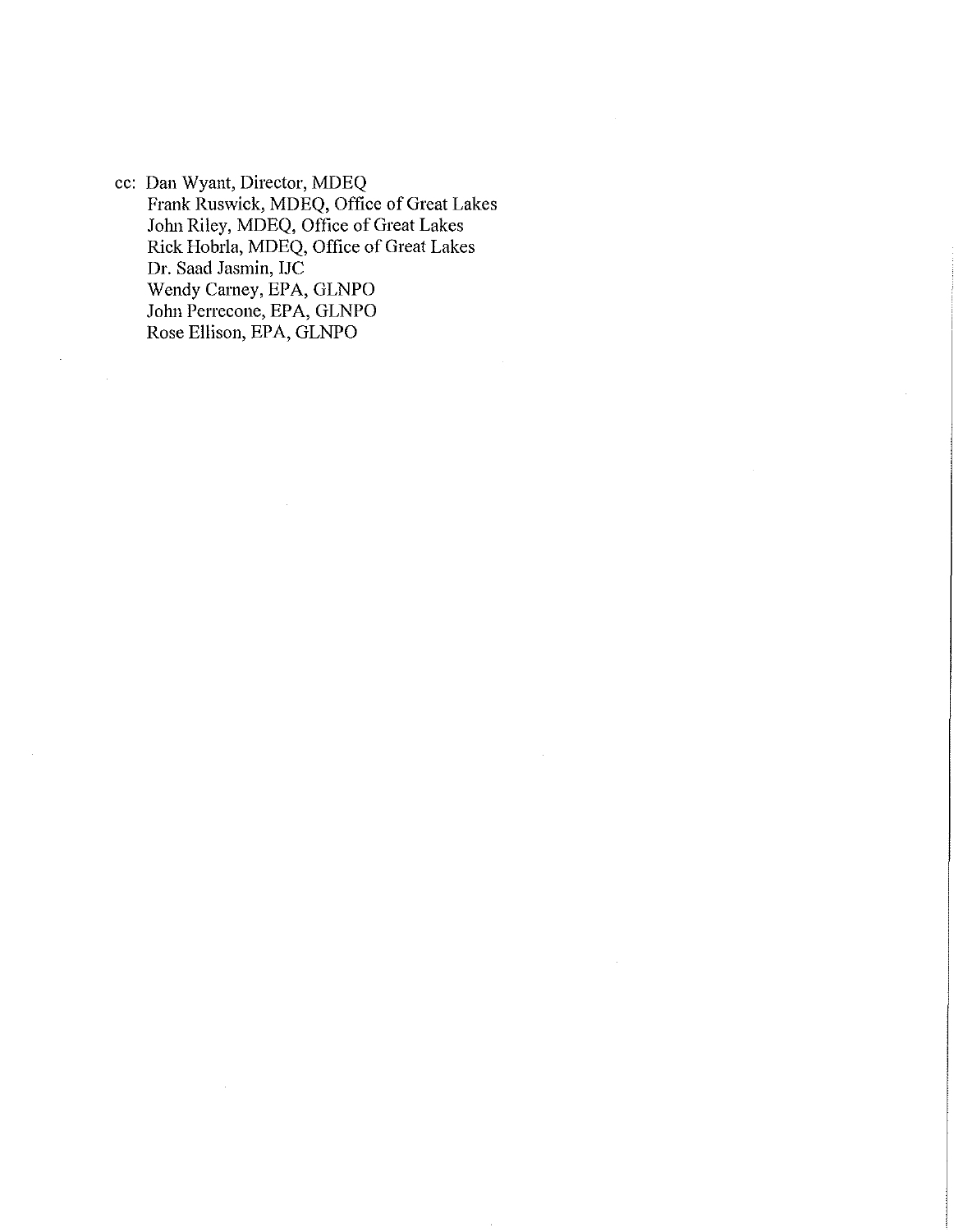



May 9, 2012

Mr. Chris Korleski, Director Great Lakes National Program Office United States Environmental Protection Agency Region 5 77 West Jackson Boulevard (G-17 J) Chicago, Illinois 60604-3507

 $\lambda$ 

Dear Mr. Korleski:

I am writing to request the United States Environmental Protection Agency (U.S. EPA), Great Lakes National Program Office's (GLNPO), concurrence with the removal of the Added Costs to Agriculture or Industry Beneficial Use Impairment (SUI) from the St. Clair River Area of Concern (AOC). The Michigan Department of Environmental Quality (MDEQ), Office of the Great Lakes (OGL) has assessed the status of the SUI in accordance with the state's Guidance for Delisting Michigan's Great Lakes Areas of Concern, and recommends that the SUI be removed from the list of impairments in the St. Clair River AOC.

Enclosed, please find documentation to support this recommendation, including the SUI Removal Recommendation document prepared by MDEQ staff and the BUI assessment report. The St. Clair River Binational Public Advisory Council (BPAC) submitted a letter supporting this recommendation, which is included with this package. The proposed SUI removal was public noticed via the Mich-RAP listserv, the MDEQ Calendar, and the MDEQ AOC program web site. No written comments were received in response to the public notice period, which ran from April 23, 2012 to May 7, 2012. The reason for the 15-day public notice period was to accommodate a request by the BPAC to strive for final concurrence in time for a planned Binational announcement scheduled for June 7, in Ontario. Your concurrence in advance of that date would be greatly appreciated by the BPAC.

We value our continuing partnership in the AOC Program and look forward to working with GLNPO in the removal of additional BUis in the near future. If you need further information concerning this request, please contact Mr. John Riley, OGL, at 517-335-4122, or you may contact me.

Sincerely,<br>Palice in 2. De Sa Patricia Birkholz<br>Director

517-335-4056

**Enclosures** 

cc: Ms. Patty Troy, St. Clair River BPAC Mr. John Perrecone, U.S. EPA Mr. Dan Wyant, MDEQ Mr. Frank Ruswick, OGL Mr. Richard Hobrla, OGL Mr. John Riley, OGL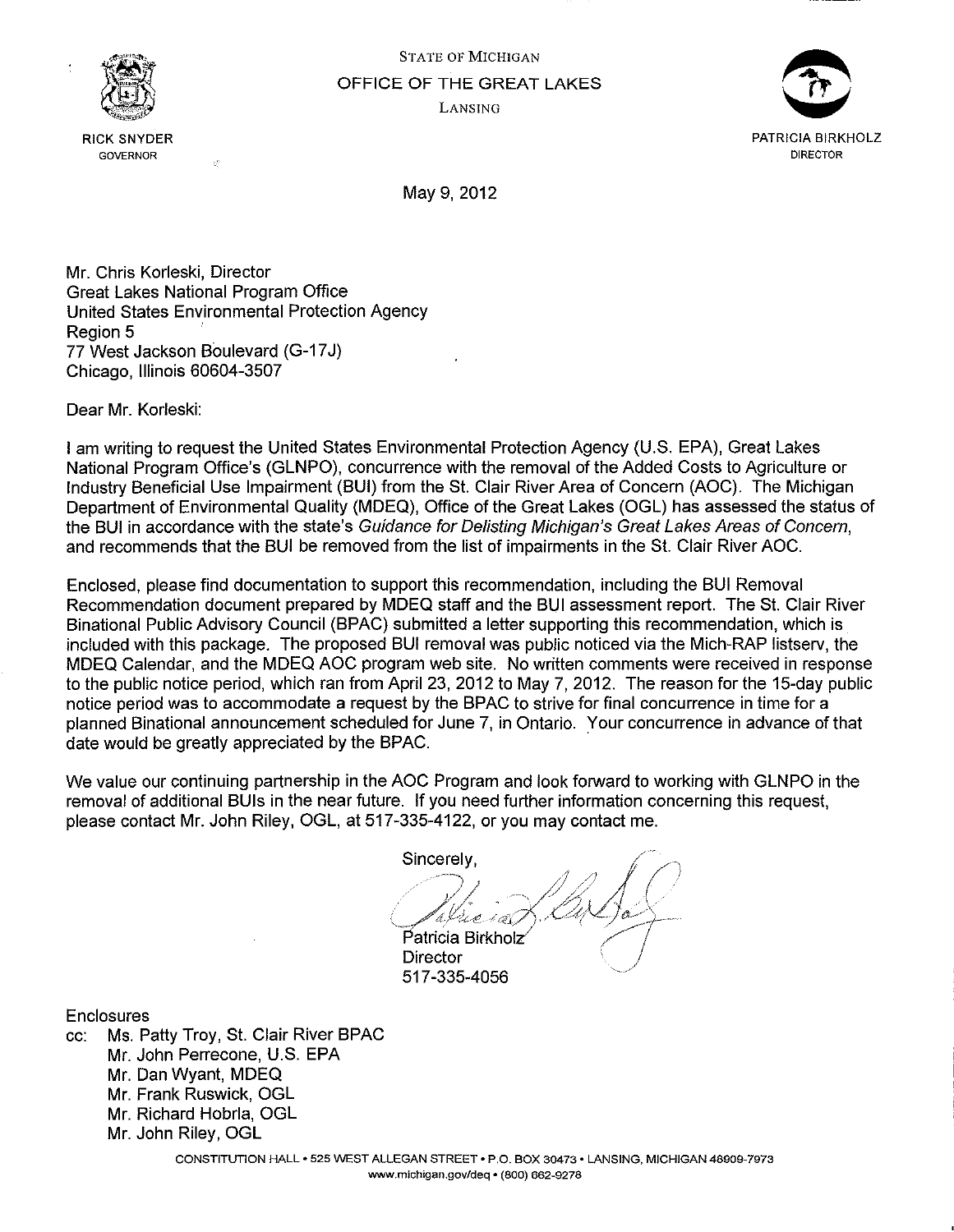## **Removal Recommendation Added Costs to Agriculture or Industry Beneficial Use Impairment St. Clair River Area of Concern**

#### **Issue**

The Michigan Department of Environmental Quality (MDEQ), Office of the Great Lakes, Areas of Concern (AOC) program requests concurrence with this recommendation to remove the Added Costs to Agriculture or Industry Beneficial Use Impairment (BUI) from the St. Clair River AOC. The recommendation is being made with the support of the St. Clair River Binational Public Advisory Council (BPAC), and United States Environmental Protection Agency (US EPA) Great Lakes National Program Office AOC staff. This request is in accordance with the process and criteria set forth in the *Guidance for Delisting Michigan's Great Lakes Areas of Concern* (Guidance) (MDEQ, 2008). A recent assessment (attached to this document) by Environmental Consulting & Technology, Inc. (ECT) demonstrates that the restoration criteria for this BUI have been met and provides the foundation for this recommendation.

### **Background**

The St. Clair River serves as an international boundary between the United States and Canada and connects Lake Huron to Lake St. Clair. The river flows approximately 40 mi (64 km) in a southerly direction from the outflow of Lake Huron to Lake St. Clair. Prior to entering Lake St. Clair, the river divides into several channels creating an extensive delta known as the St. Clair Delta/St. Clair Flats. The boundary of the St. Clair River AOC includes the entire river from the Bluewater Bridge (connecting Port Huron and Sarnia) to the southern tip of Seaway Island, west to St. John's Marsh and east to include the north shore of Mitchell's Bay on Lake St. Clair in Ontario (OMOE and MDNR, 1991).

On the US side of the AOC, Akzo Salt (now Cargill), a food grade salt processor, temporarily shut down its water intake from the St. Clair River due to a spill in 1989 resulting in additional costs to the company, according to the Stage 1 Remedial Action Plan (RAP). This was the basis for listing the Added Costs to Agriculture or Industry BUI in the St. Clair River AOC (OMOE and MDNR, 1991).

## **Removal Criteria**

According to the *Guidance,* the current restoration target for this BUI, as adopted in the 1995 Stage 2 RAP, is:

- No plant shutdowns attributable to water quality over a 2 year period.
- No added costs for the disposal of contaminated sediments.

## **Assessment Results**

ECT completed the *St. Clair River Area of Concern Assessment of the Added Cost to Agriculture or Industry BUI Report* (ECT, 2012) in cooperation with the Friends of the St. Clair River Watershed. The report examines only the US side of the AOC. Its findings were that no plant shutdowns attributable to water quality issues occurred over a twoyear period, and that there were no added costs to agriculture or industry for the disposal of contaminated sediments. The full report, documenting the assessment methodology and results, is attached to this document.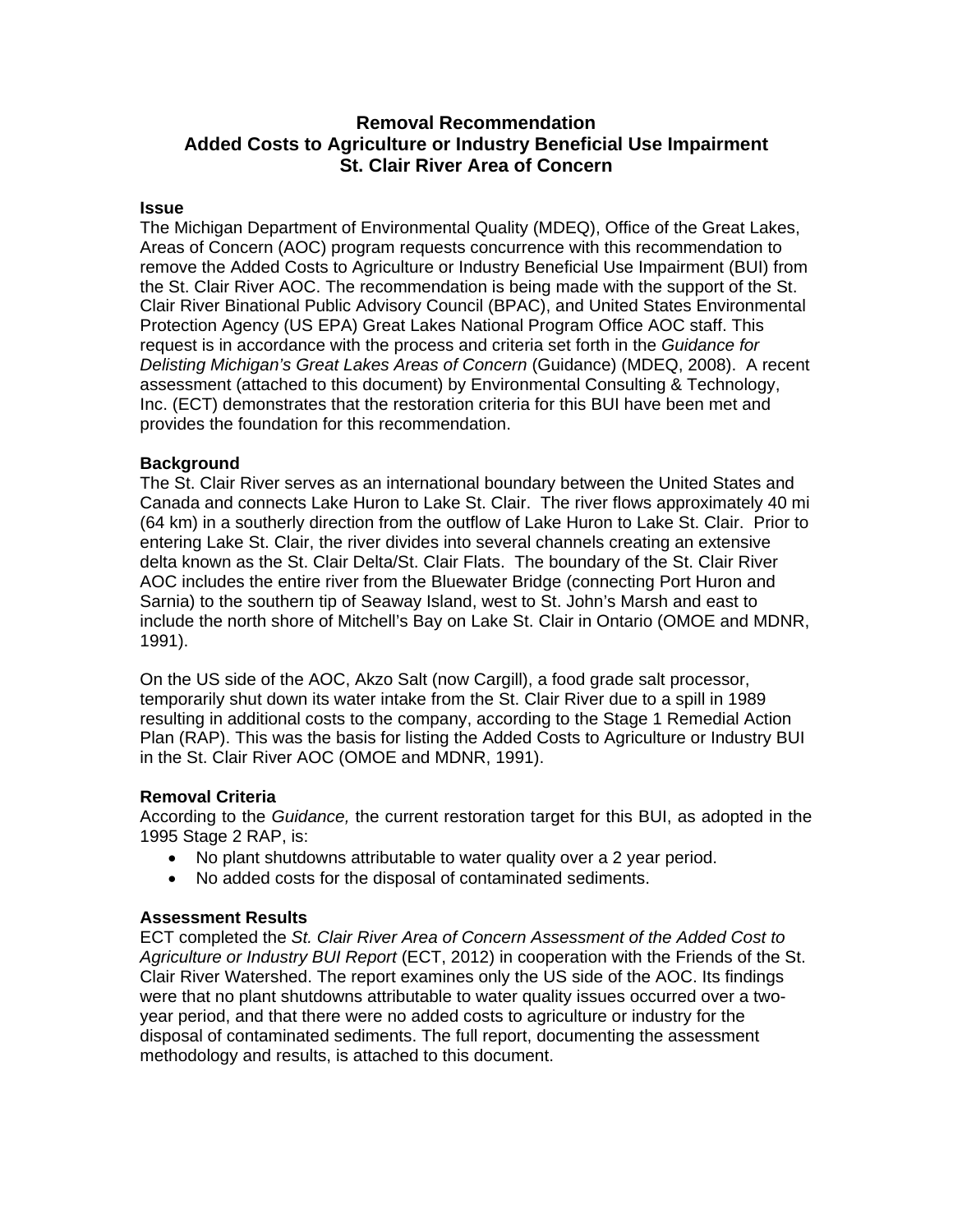Removal Recommendation: Added Costs to Agriculture or Industry BUI, St. Clair River AOC Page 2

#### **Recommendation**

Based upon review of the assessment findings, and with the input of the BPAC and EPA and MDEQ staff, removal of the Added Costs to Agriculture or Industry BUI from the St. Clair River AOC is recommended. The assessment was shared and discussed with the St. Clair River BPAC on March 29, 2012. The BPAC submitted a formal letter of support for removal of the BUI dated April 9, 2012.

This proposed action was public noticed for 15 days via posting to the Mich-RAP listserv and listing in the MDEQ Calendar. Supporting documents were posted on the MDEQ's AOC program web page for public review and comment from April 23 through May 7, 2012. No written comments were received during that time, other than an expression of support for the removal from the US EPA.

### **References**

- ECT Environmental Consulting & Technology, Inc. 2012. St. Clair River Area of Concern Assessment of the Added Cost to Agriculture or Industry BUI Report. March 29, 2012.
- Michigan Department of Environmental Quality. 2008. *Guidance for Delisting Michigan's Great Lakes Areas of Concern,* revised. MI/DEQ/WB-06/001.
- Ontario Ministry of the Environment and Michigan Department of Natural Resources. 1991. The St. Clair River Area of Concern Environmental Conditions and Problem Definitions, Stage 1 Remedial Action Plan.
- Prepared by: John Riley, AOC Coordinator Great Lakes Management Unit Office of the Great Lakes Michigan Department of Environmental Quality May 9, 2012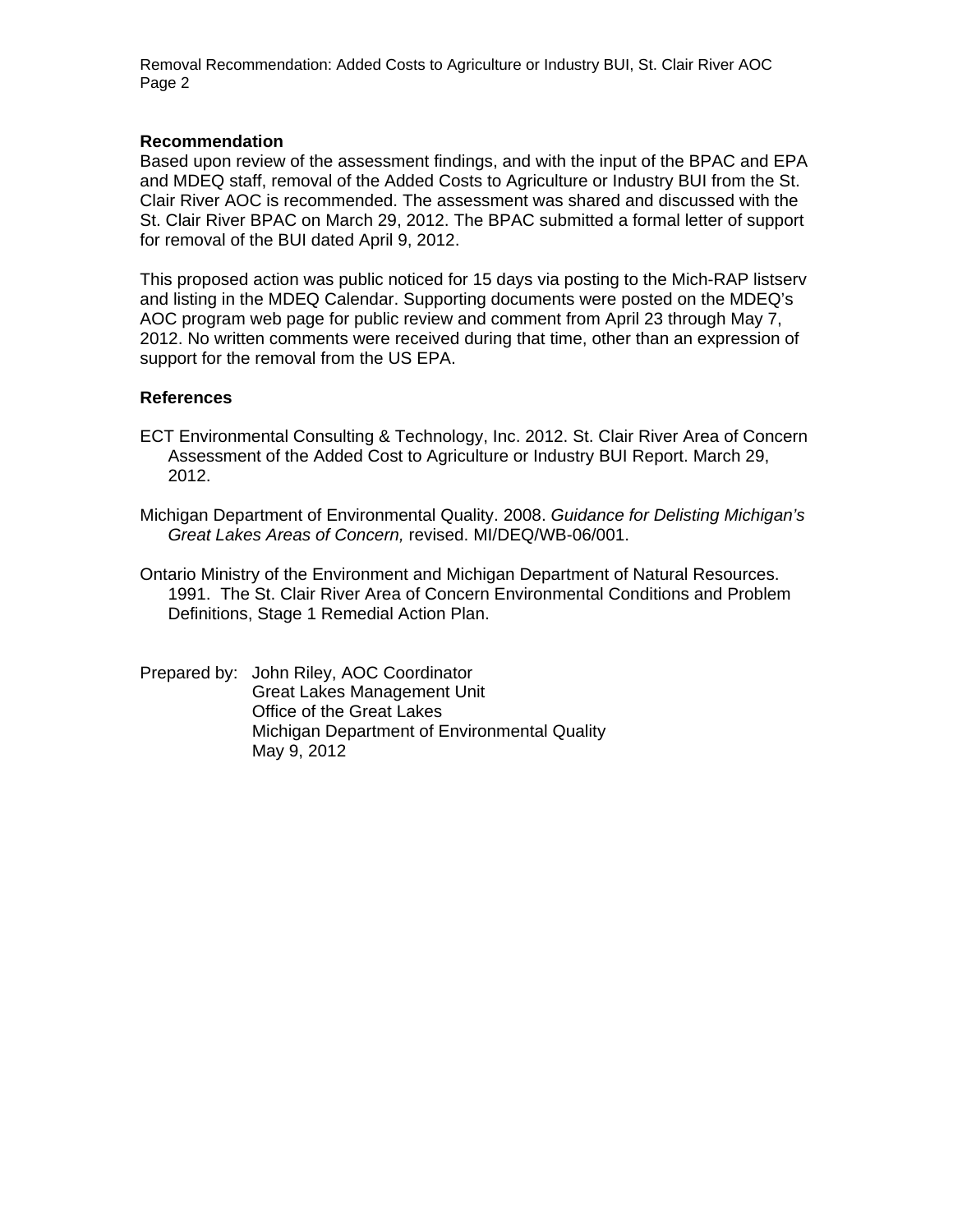# **ST. CLAIR RIVER AREA OF CONCERN ASSESSMENT OF THE ADDED COST TO AGRICULTURE OR INDUSTRY BUI REPORT**

**Friends of the** St. Clair River<br>Watershed

*Prepared for:* Friends of the St. Clair River Watershed



*Prepared by:*



Ann Arbor, MI 48105 *March 29, 2012*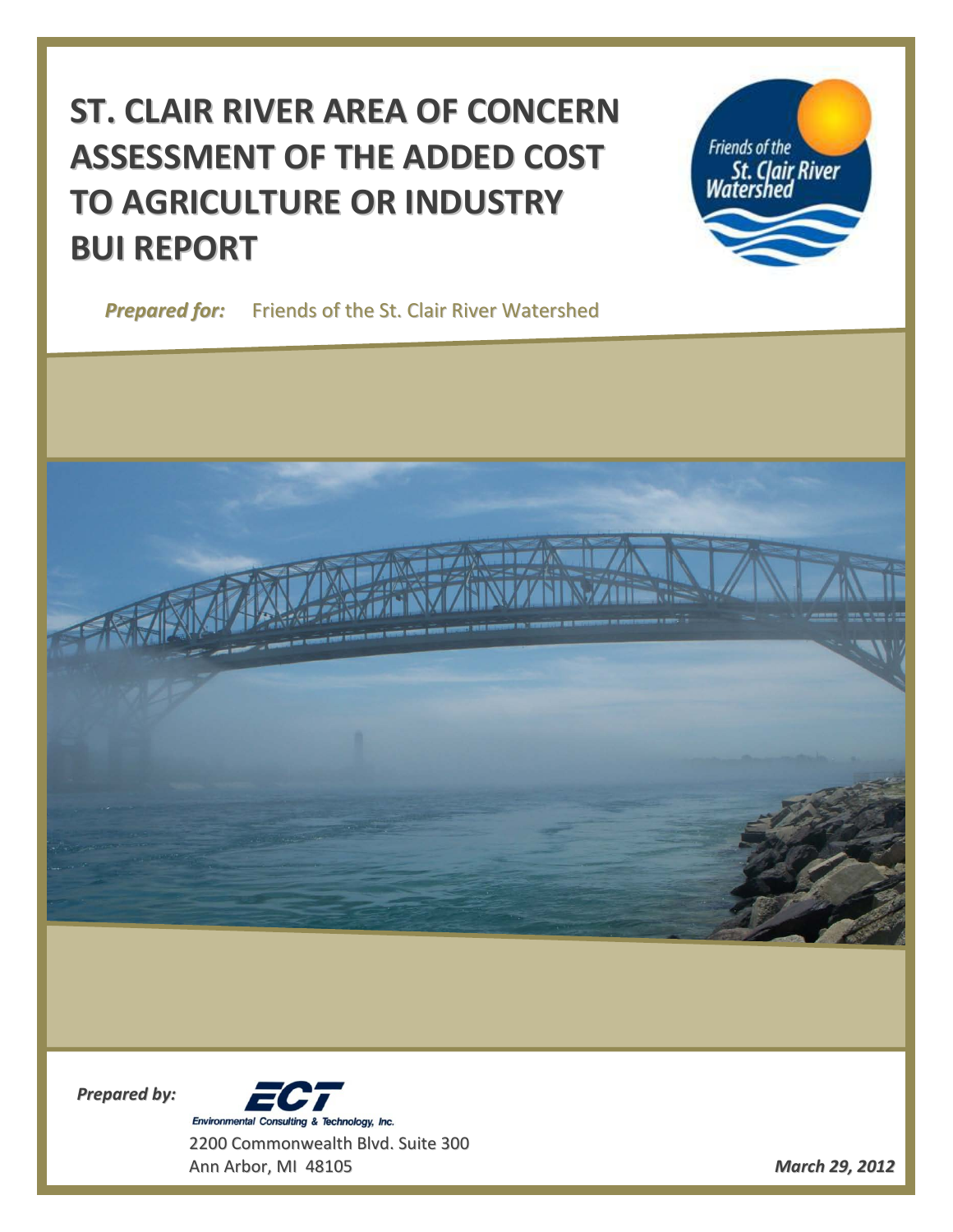# **TABLE OF CONTENTS**

| <b>SECTION</b>    |                                 | Page |
|-------------------|---------------------------------|------|
| 1.0               |                                 |      |
| 2.0               |                                 |      |
| 3.0               | <b>DISCUSSION</b><br>3.1<br>3.2 |      |
| 4.0               |                                 |      |
| <b>REFERENCES</b> |                                 |      |

## **LIST OF TABLES**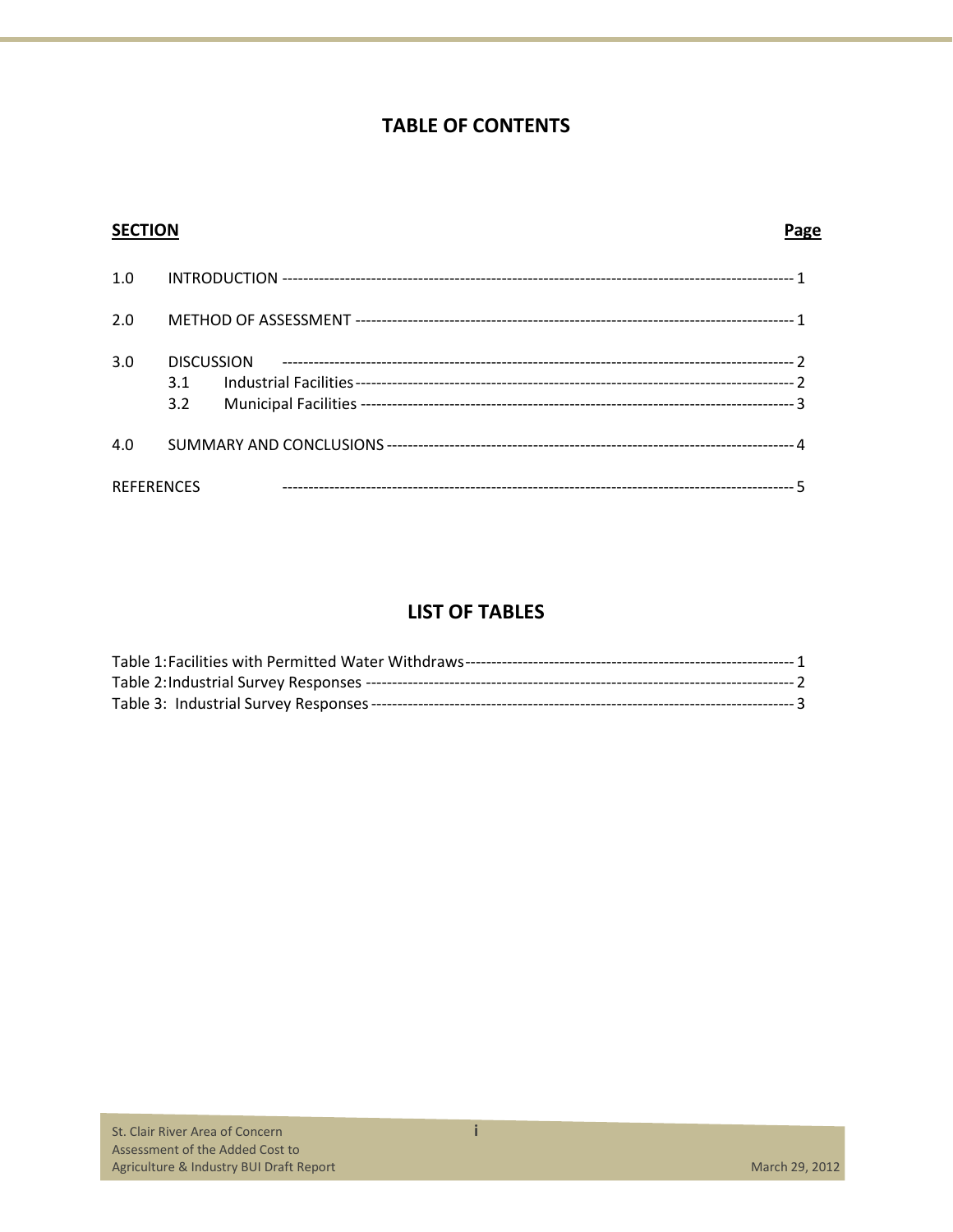## **1.0 INTRODUCTION**

The Stage 1 RAP (OMEE and MDNR, 1992) identified *Added Cost to Agriculture or Industry* as an impaired Beneficial Use (BU) in the St. Clair River Area of Concern (AOC). Within the U.S. portion of the AOC, one specific reason for listing this BU as impaired was the shutdown of the Akzo Salt (now Cargill) water intake due to a spill in February of 1989. This temporary shutdown resulted in additional costs to the company.

In 1997, although the RAP Implementation Annex (Ontario Ministry of the Environment, 1998) recommended that the status of this BU be changed from "impaired" to "not impaired" because there had been no water treatment plant closures or associated interruptions in water supply to industrial users between 1994 and 1997, no such action was taken. Lastly, the 2005 RAP Progress report (Environment Canada, 2005) further noted that the Beneficial Use Impairment (BUI) also requires current review based on recent chemical spills to the St. Clair River.

According to the Michigan Department of Environmental Quality's Guidance for Delisting (MDEQ 2008):

*This BUI will be considered restored when the locally-derived restoration target for this BUI, approved by the Four-Agency Management Committee, which oversees shared U.S. and Canadian AOCs, is met. The current target for this BUI, as adopted in the 1995 Stage 2 RAP, is:*

- *No plant shutdowns attributable to water quality over a 2-year period.*
- *No added costs for the disposal of contaminated sediments.*

In order to assess the current status of this BUI, water intake permit holders were identified and solicited to complete a quick survey to determine if any plants had experienced shutdowns within the last two years and/or any added costs associated with disposal of sediments.

## **2.0 METHOD OF ASSESSMENT**

The Michigan Department of Environmental Quality (MDEQ)'s Water Use Program provided a list of all large quantity withdraws (over 70 gallons per minute) from the U.S. side of the St. Clair River, including industrial and municipal users (Table 1).

| <b>Table 1: Facilities with Permitted Water Withdraws</b> |  |  |  |  |  |  |
|-----------------------------------------------------------|--|--|--|--|--|--|
|-----------------------------------------------------------|--|--|--|--|--|--|

| <b>TYPE</b> | <b>FACILITY NAME</b>                  |
|-------------|---------------------------------------|
|             | DTE – St. Clair Power Plant           |
|             | DTE – Belle River Power Plant         |
| Industrial  | DTE - Marysville Power Plant          |
|             | Cargill, Inc.                         |
|             | Dunn Paper Inc.                       |
|             | E. B. Eddy Paper Inc. (now Domtar)    |
|             | <b>Algonac Water Filtration Plant</b> |
|             | East China Water Treatment Plant      |
|             | Marine City Water Treatment Plant     |
| Municipal   | Marysville Water Treatment Plant      |
|             | Port Huron Water Filtration Plant     |
|             | St. Clair Water Treatment Plant       |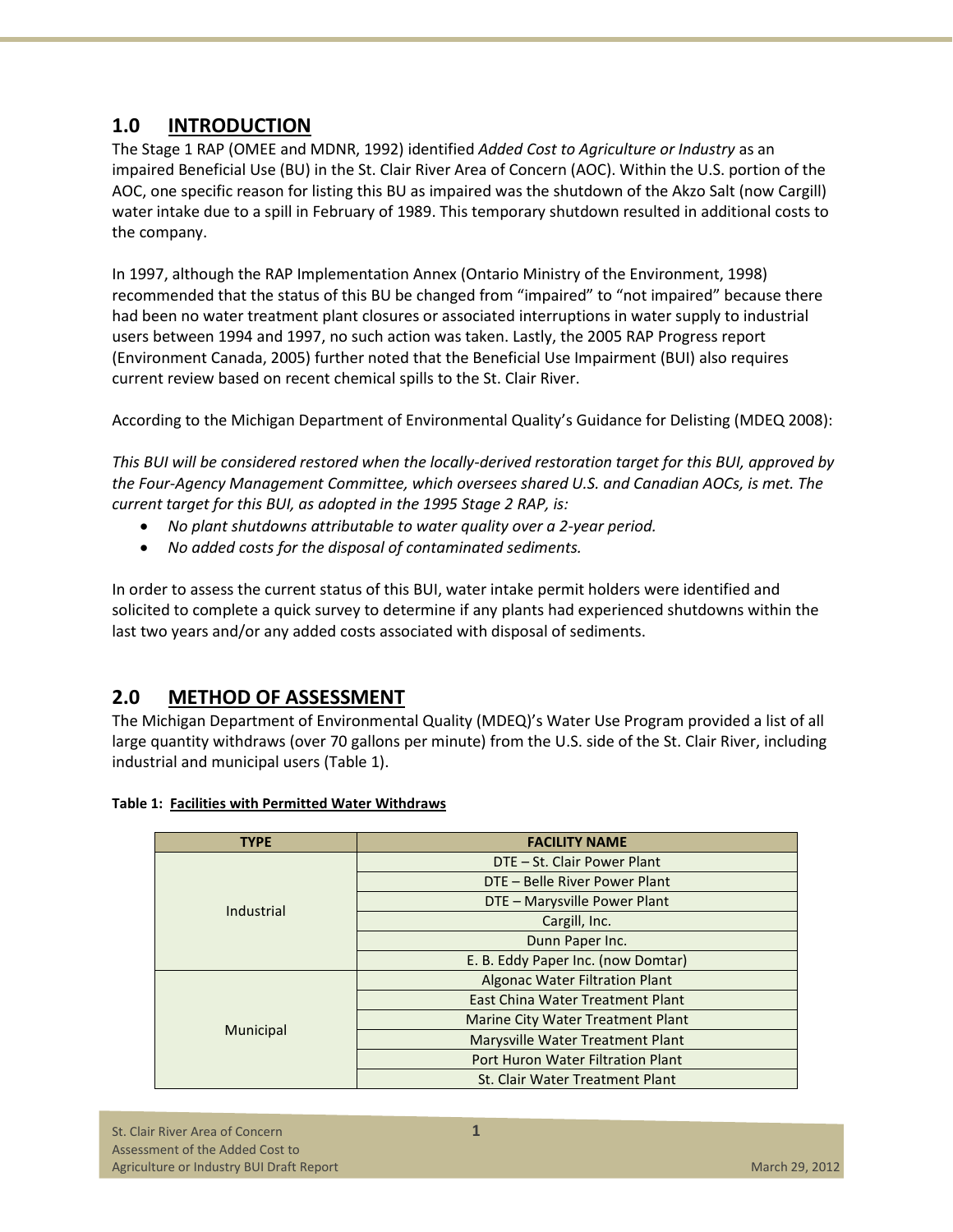Two distinct surveys were developed to solicit information from industrial and municipal facilities as additional information collected from municipal facilities could be utilized in evaluation of the *Restrictions on Drinking Water* BUI. Blank surveys are provided in Appendix A. Facilities were contacted via phone to identify appropriate contact personnel and surveys were distributed via email and/or facsimile. Responders were able to complete the survey via an online web survey or by filling out a form and returning via email or facsimile. Follow-up calls and emails were conducted for three months until all of the surveys were returned.

## **3.0 DISCUSSION**

Surveys from industrial and municipal facilities were reviewed in the context of the *Added Cost to Agriculture or Industry* and *Restrictions on Drinking Water* BUIs. Key findings are detailed below.

## **3.1 INDUSTRIAL FACILITIES**

Six industrial facilities have active permits for large quantity water withdraws on the U.S. side of the St. Clair River, including three power plants, two paper manufacturing facilities and one salt production facility. It should be noted that the Marysville Power Plant was permanently shut down in 2011. The survey response for this facility reflects the fact that there is no longer an active water withdraw at this location and is therefore not included in the discussion of survey responses below.

The survey asked industrial facilities to describe how water from the St. Clair River was used and if the facility had specific requirements for the quality of water used. Table 2 summarizes the responses to these questions.

| <b>FACILITY</b>                 | <b>WATER USE</b>                                  | <b>WATER QUALITY</b><br><b>REQUIREMENTS</b> |
|---------------------------------|---------------------------------------------------|---------------------------------------------|
| Belle River Power Plant (DTE)   | Non-contact cooling water & general service water | Yes                                         |
| St. Clair Power Plant (DTE)     | Non-contact cooling water & general service water | Yes                                         |
| Cargill, Inc.                   | Cooling water & source water                      | <b>No</b>                                   |
| Dunn Paper, Inc.                | Process & cooling water                           | Yes                                         |
| Domtar (formerly EB Eddy Paper) | Process water                                     | Yes                                         |

## **Table 2: Industrial Survey Responses**

As Cargill, Inc. indicated that there are no specific requirements for quality of the water used from the St. Clair River, the remaining survey questions were not applicable. Without specific standards for the quality of water used, there is no associated "added cost" to their facility for use of water from the St. Clair River.

Facilities that answered "yes" to the question about "whether or not the facility had requirements for the quality of water used" were asked a series of questions pertaining to the treatment of water used. The two power plant facilities (Belle River & St. Clair) indicated that some of the water from the St. Clair River is treated prior to use while the paper production facilities (Dunn Paper & Domtar) indicated that all water from river is treated prior to use. All four facilities indicated that the level of treatment required for water withdrawn from the St. Clair River was **not** above and beyond what is typically required for a surface water intake.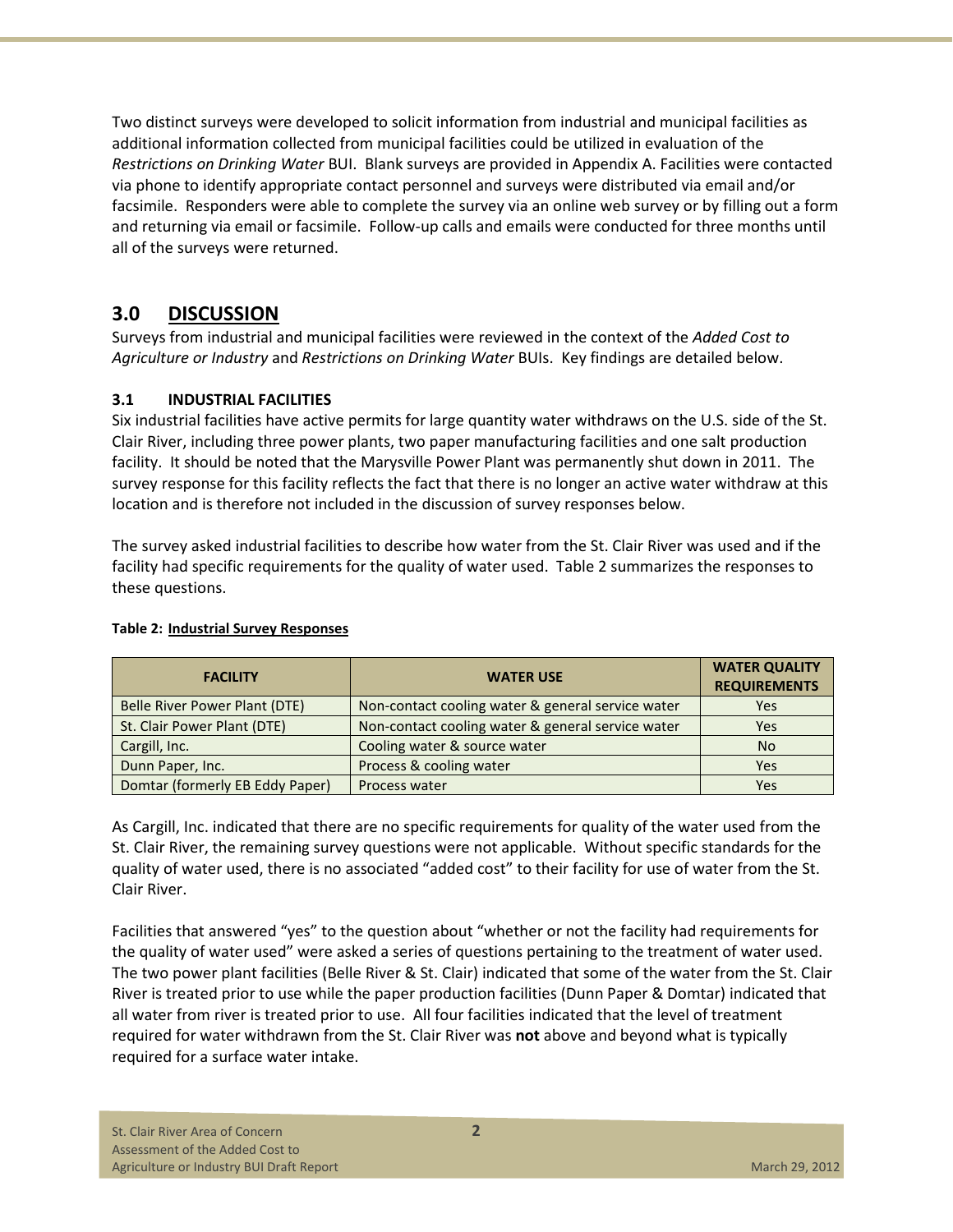Facilities were then asked if water treatment activities required sediment disposal. All four facilities indicated sediment disposal was required and were prompted to respond to additional questions concerning the costs of disposal. The two power plant facilities (Belle River & St. Clair) indicated that they did **not** pay for sediment disposal. The paper production facilities (Dunn Paper & Domtar) indicated that they did pay for sediment disposal but costs were **not** above and beyond what is typically required for sediment disposal.

Therefore, no U.S. industrial facilities experience additional costs associated with water use from the St. Clair River.

The last portion of the survey asked if the facility ever suspended processes due to the quality of water in the St. Clair River. Responses are detailed in Table 3.

| <b>FACILITY</b>                 | <b>HAS THE FACILITY</b><br><b>SHUT DOWN DUE TO</b><br><b>WATER QUALITY?</b> | <b>COMMENT</b>                                      |
|---------------------------------|-----------------------------------------------------------------------------|-----------------------------------------------------|
| Belle River Power Plant (DTE)   | <b>No</b>                                                                   |                                                     |
| St. Clair Power Plant (DTE)     | <b>No</b>                                                                   |                                                     |
| Cargill, Inc.                   | <b>No</b>                                                                   |                                                     |
| Dunn Paper, Inc.                | <b>No</b>                                                                   | We have the ability to use City water in times of   |
|                                 |                                                                             | high turbidity                                      |
| Domtar (formerly EB Eddy Paper) | <b>No</b>                                                                   | If sediment loading is too great for our filtering, |
|                                 |                                                                             | we can switch over and purchase water from the      |
|                                 |                                                                             | <b>City of Port Huron</b>                           |

#### **Table 3: Industrial Survey Responses**

Therefore, no plant shut-downs associated with water quality have occurred over the past 2 years.

#### **3.2 MUNICIPAL FACILITIES**

Although the current delisting target for the *Added Cost to Agriculture or Industry* BUI does not include "no interruption in water supply to industrial facilities" as a specific requirement, it was identified in the 1997 RAP Implementation Annex as a contributing factor. Additionally, the industrial surveys confirmed that two of the U.S. industrial facilities on the St. Clair River have the ability to use municipal water if the sediment loading or turbidity of the river water is too high.

Six municipal water treatment facilities have intakes on the U.S. side of the St. Clair River (Table 1). Each facility confirmed that there has not been an exceedence of potable and palatable water quality standards, post treatment, within the last two years. While all six of the municipal facilities indicated at least one historic closure due to water quality in the St. Clair River (due to chemical spills and/or CSOs), they all noted that the closure did not result in any interruption in service or loss of pressure in the distribution system. Therefore, there has been no disruption of water supply to industrial facilities associated with water quality in the St. Clair River.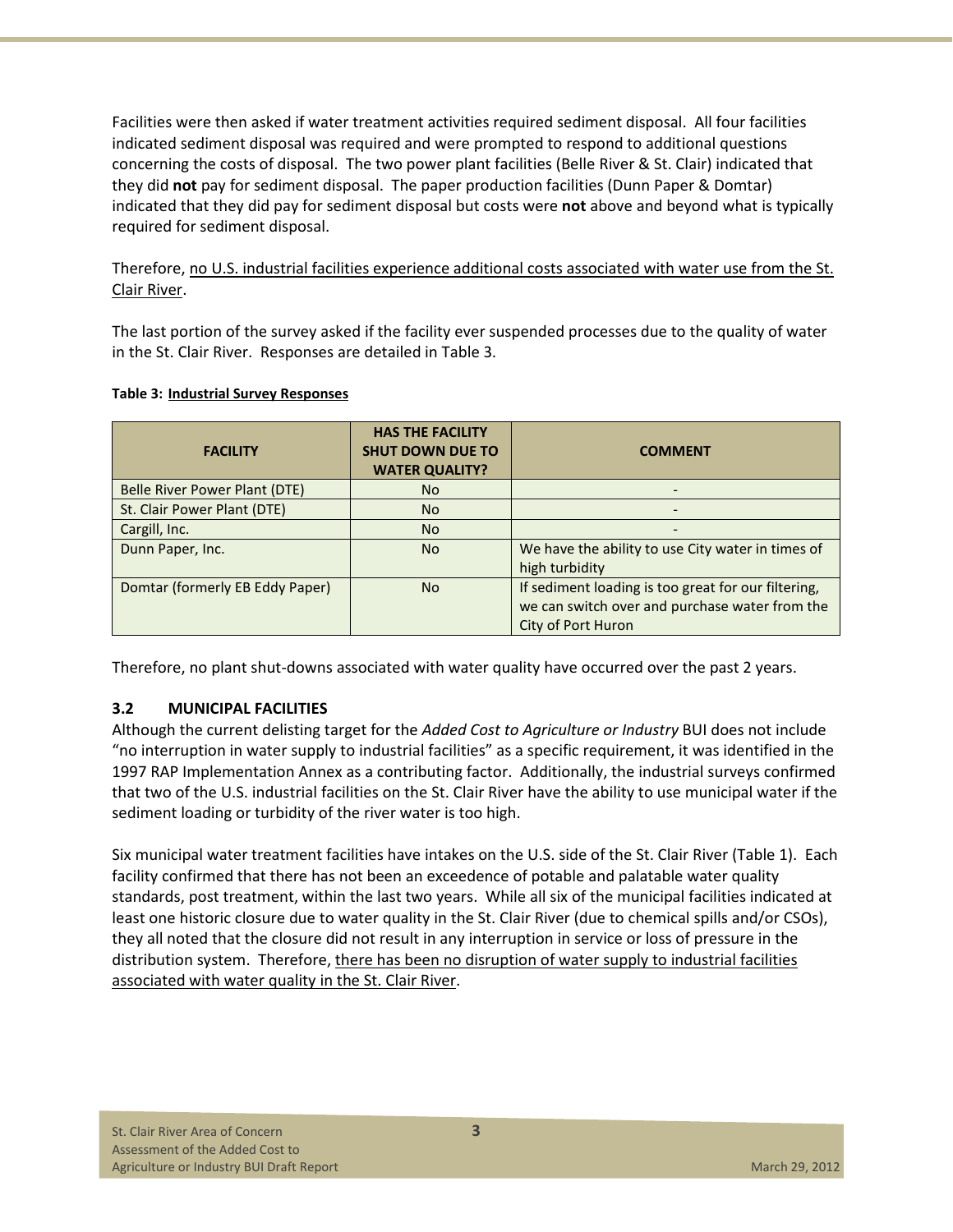# **4.0 SUMMARY AND CONCLUSIONS**

The results of the industrial and municipal survey support changing the status of the *Added Cost to Agriculture or Industry* BUI from impaired to unimpaired. Industrial survey responders confirmed:

- *No plant shutdowns attributable to water quality over a 2-year period, and*
- *No added costs for the disposal of contaminated sediments.*

In addition to explicitly meeting the current delisting target for this BUI, the municipal survey responders confirmed no interruption in water service to industrial facilities associated with water quality in the St. Clair River.